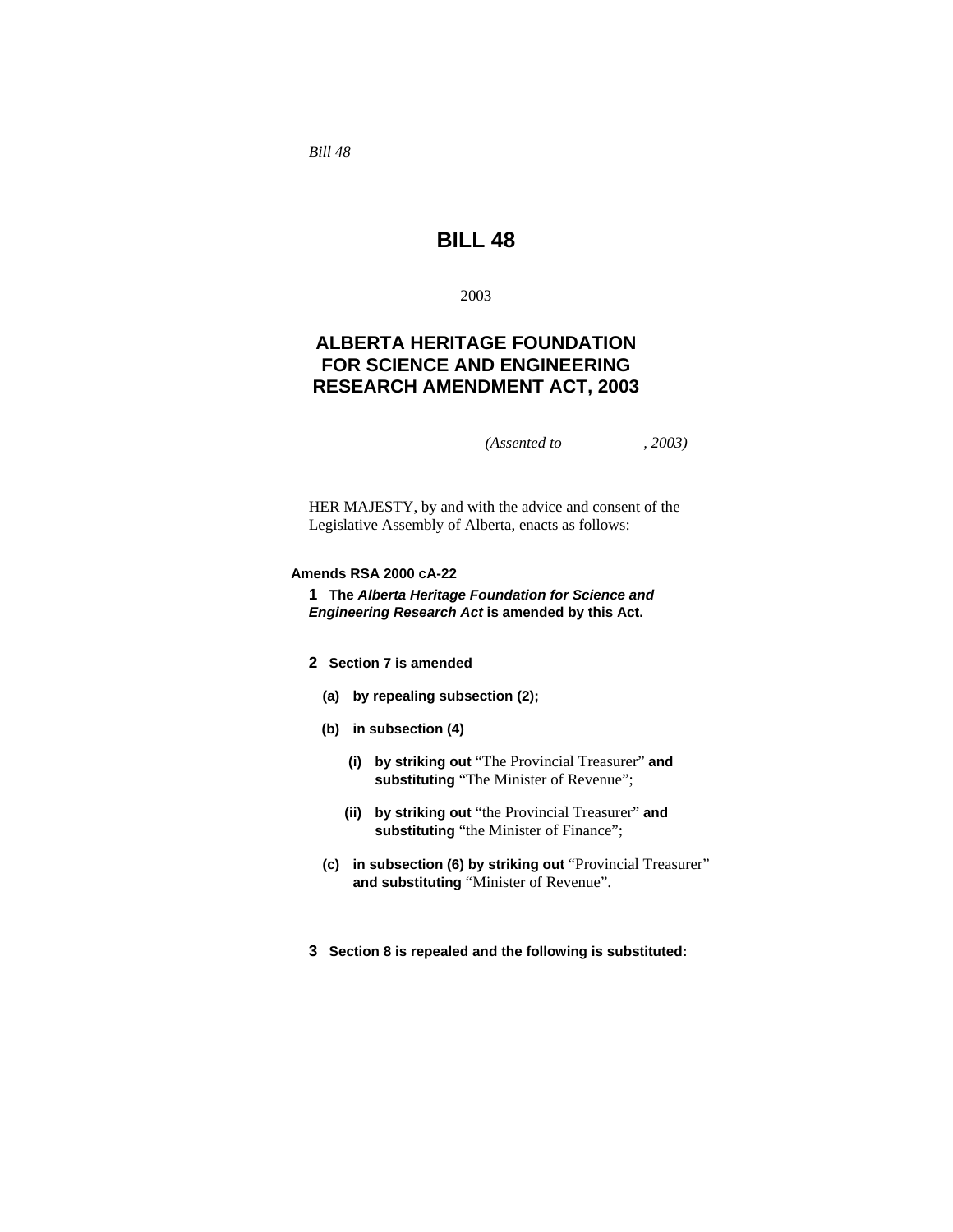#### **Payments from Endowment Fund**

**8(1)** The Minister of Finance must, at the request of the Minister of Revenue and the Foundation made on reasonable notice, pay from the Endowment Fund to the Foundation money that, in the opinion of the trustees, is required by the Foundation for the furtherance of its objects.

**(2)** Subject to subsection (4), an amount requested under subsection (1) may not exceed in a fiscal year 4.5% of the market value of the Endowment Fund.

**(3)** The market value for the purpose of subsection (2) is the average of the market values determined on March 31 of the preceding 3 fiscal years.

**(4)** If the Foundation requires less than 4.5% of the market value of the Endowment Fund in a fiscal year, the unused portion of the amount permitted to be paid in that fiscal year may be paid in any subsequent fiscal year.

**(5)** This section applies to the 2004-2005 fiscal year and subsequent fiscal years.

#### **4 Section 3 comes into force on April 1, 2004.**

#### **Explanatory Notes**

**1** Amends chapter A-22 of the Revised Statutes of Alberta 2000.

#### **2** Section 7 presently reads:

*7(1) A fund called the "Alberta Heritage Science and Engineering Research Endowment Fund" is established.* 

*(2) On or after April 1, 2000, the Provincial Treasurer must, as soon as it is practicable, transfer \$500 000 000 from the General Revenue Fund to the Endowment Fund.*